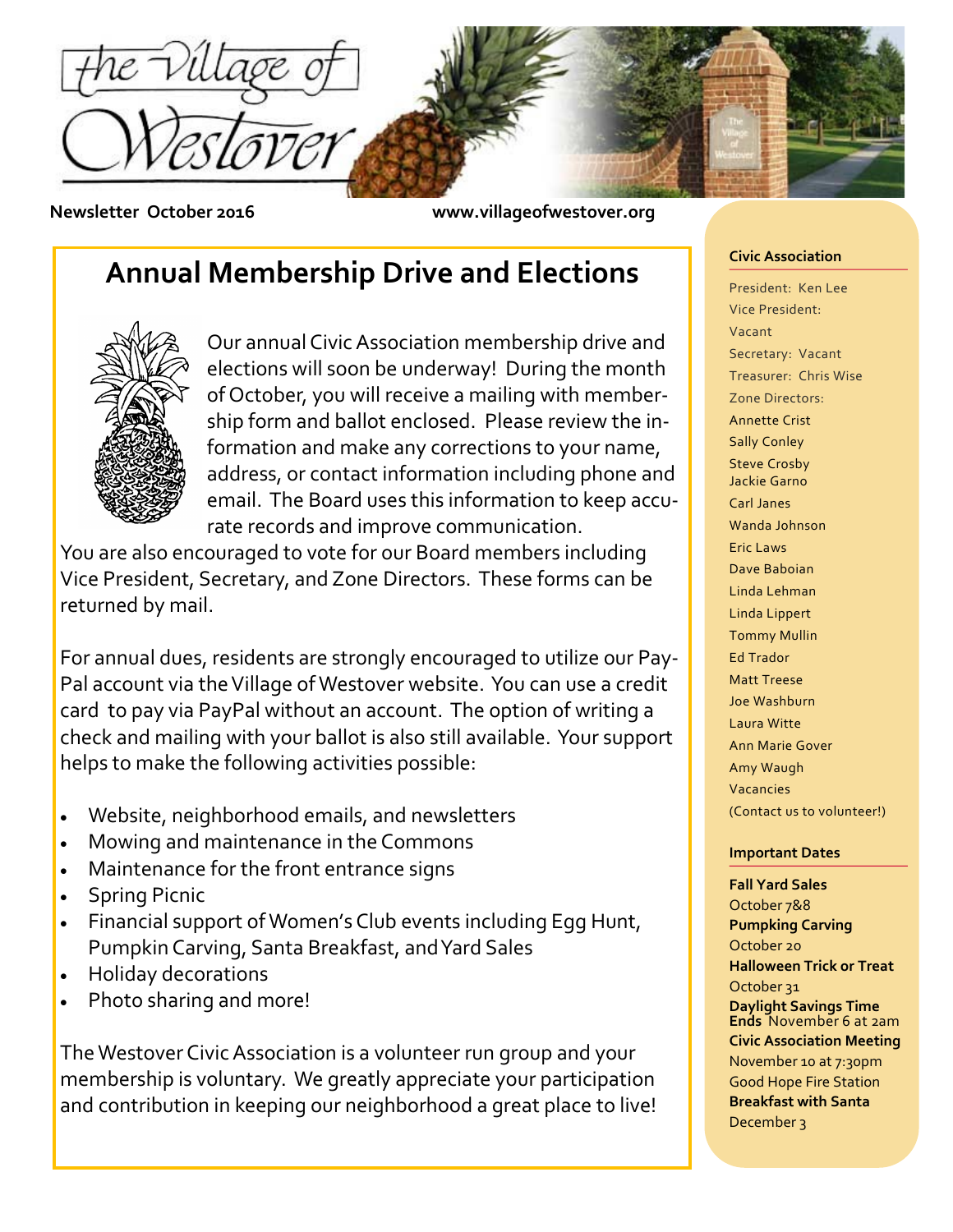# **Annual Pumpkin Carving**

# **Thursday, October 20, 5:00pm at McCord Commons**

This annual event is tons of fun for all kids ages 3-93! Participant costs are as follows: Each child who wants to carve a nice sized pumpkin \$4.00 (the cost is reduced to \$3.00 with a non-perishable food donation). All donations will be given to New Hope Ministries. We will have plenty of carving tools for all participants to use, but you may bring your own. The Women's club will also provide yummy hot chocolate and baked goods (nut and peanut free) free of charge. Parents and adults may want to bring folding chairs. There will also be hay bales for sitting.

Please RSVP to Nell Nickolas. Nell can be reached by e-mail at [dr.nell@icloud.com.](mailto:dr.nell@icloud.com)

Women's Club needs your help to set up, clean up and everything in between. Please reach out to one of the co-presidents if you are able to assist. Nell can be reached by e-mail (see above) or cell 717-[877](tel:717-877-9433)-[9433.](tel:717-877-9433) Denise can be reached at d sloand@comcast.net or cell 717-979-[3906.](tel:717-979-3906) Hope to see you there!







## **Halloween Happenings**

**Hampden Township Trick or Treat Night** will be held from 6 to 8 p.m. on Monday, Oct. 31. Parents are urged to have their children wear masks large enough to see through easily, have a flashlight and wear bright reflective colors or white. Parents should also inspect treats before allowing their children to eat them.

### **David and Doris Baboian will be hosting their Annual Halloween Haunted Chamber!**

This is a wonderful and fun-filled night that all residents must see. The Haunted Chamber features dropping spiders, skeletons, rats, mad scientists and more with the help of behind-the-scenes volunteers; suitable for brave 9+ year olds to adults. There will be treats for all who make it out for this special and safe Westover tradition. Halloween Night, October 31st, at 6350 Pennsboro Drive from 6 to 8pm. All are invited!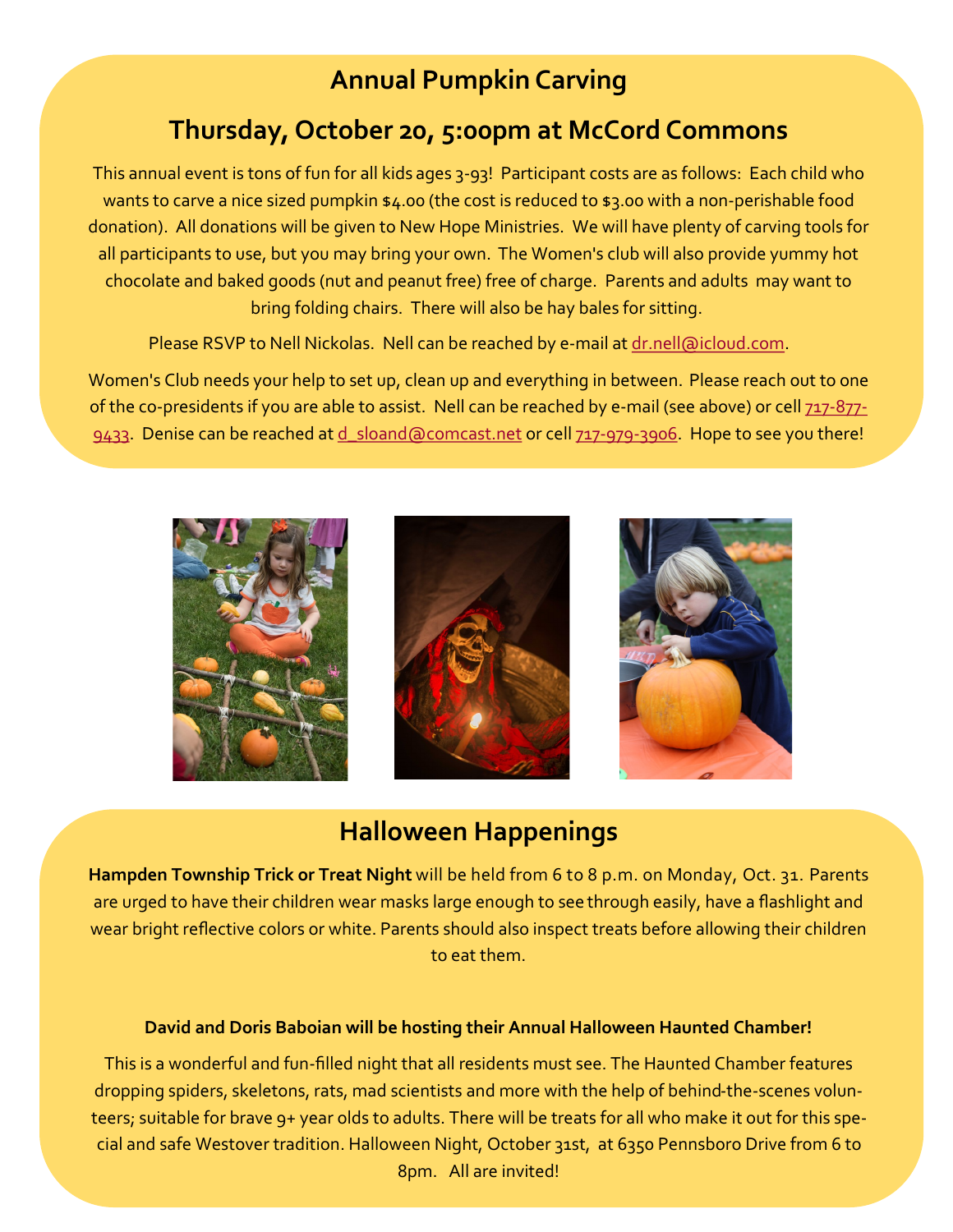# *What's New in Westover*

### **On the Website**

From the homepage, you can access all the Westover photos (a fan favorite section), directly join the email list, and choose from the menu options. It has also been optimized for mobile device use as 60-73% of Westover emails are opened via a mobile device. You can use the contact form to directly email the Civic Association. Help us stay connected by informing us of contact information changes such as phone number or email address. We are currently exploring the option of a "members only" section that may be available in the future.

### **Westover Women's Club**

Women of Westover are invited to attend the next Women's Club meeting on Thursday, October 13 at 7pm at the home of Linda Lippert, 6305 Stephens Crossing. We hope you will bring a neighbor and come join us for the second meeting of the year. Annual dues are \$20 and the meal will be \$15 with alcohol or \$10 with no alcohol. To be added to the email list for the Women's Club, you can email westover@villageofwestover.org.

## **On Nextdoor**

Nextdoor is a voluntary social network that over 200 neighbors have joined since August 2015. Examples of things you can find on Nextdoor lately are furniture for sale, shop recommendations, and local accessible playgrounds. As the Civic Association does not maintain lists of recommended businesses or services, this is a great way to get local feedback from Westover and other nearby neighbors. Visit www.nextdoor.com to see if this social network could be useful for you. You will need to verify your address to participate.

### **Public Safety**

This update is brought to you courtesy of Lieutenant Shissler with the Hampden Twp Police Dept.

Residents are reminded to exercise care on Trick or Treat Night, Oct 31. Drivers, please be mindful of little kids who may be in dark costumes and running around the neighborhood. Parents, please be cautious and keep an eye out for your children and neighbors!



Fall Leaf Collection commences in mid-October and continues until Thanksgiving. Westover's leaf collection will be done on Fridays and more information can be found on the township website. For safety and convenience, residents are encouraged to park on driveways or away from leaf piles so that the collectors can make way without obstruction.

## **We Need Your Help**

### **Next Board Meeting Thursday, November 10 at 7:30pm at Good Hope Fire Station**

Volunteer organizations such as Civic Association benefit most from member involvement. Send us your ideas for newsletter articles! Do you know a neighbor who has celebrated a recent milestone or achievement? Have a special interest story? We welcome communication and feedback at westover@villageofwestover.org.